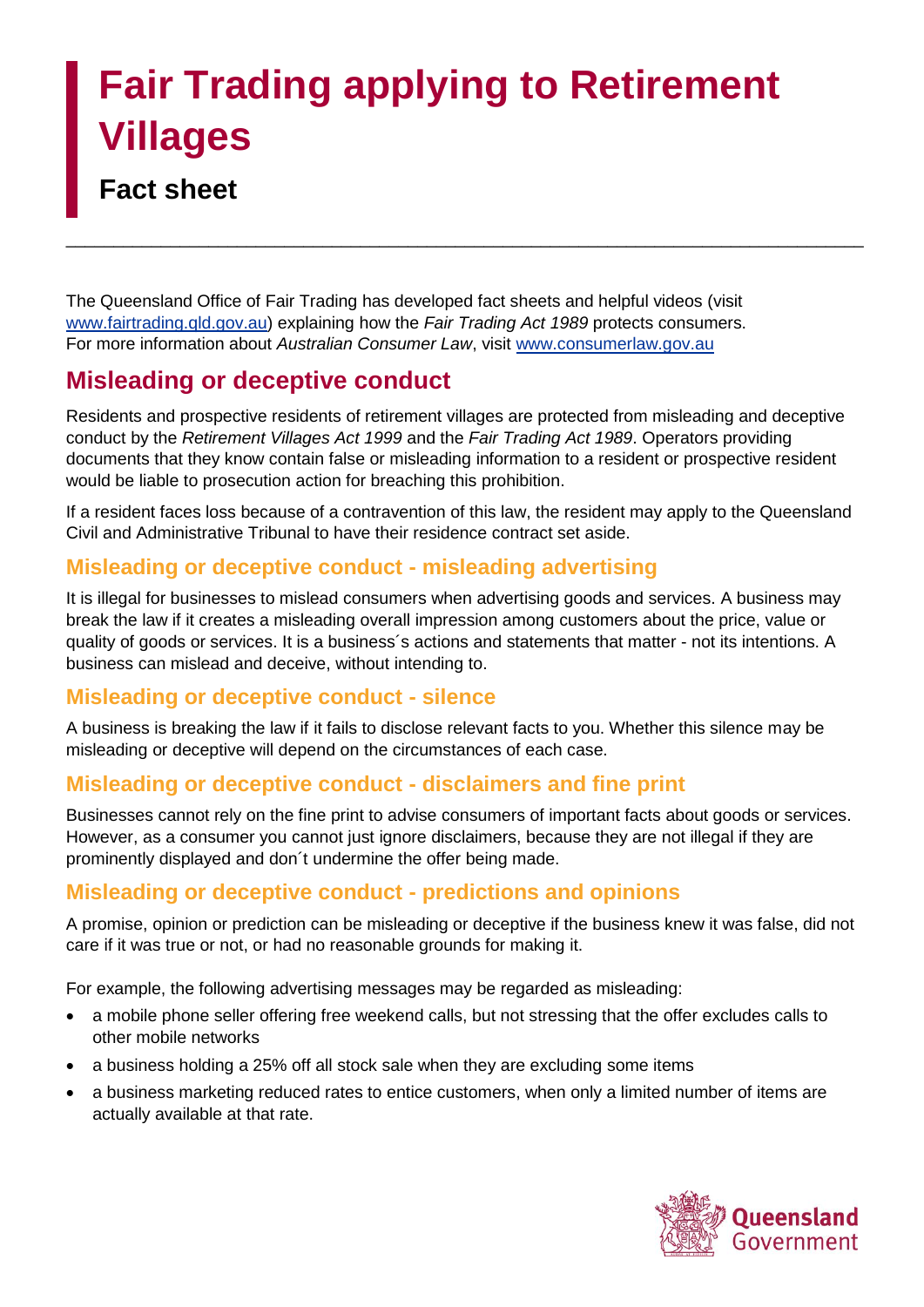## **Unconscionable conduct**

Generally, ´unconscionable conduct´ is a statement or action so unreasonable it defies good conscience. A business must not act unconscionably when selling or supplying goods and services to a consumer. Examples of unconscionable conduct by a business might include:

- not properly explaining the conditions of a contract to a person they know does not speak English or has a learning disability
- not allowing sufficient time to read an agreement, ask questions or get advice
- using a friend or relative of the customer to influence the customer´s decision
- inducing a person to sign a blank or one-sided contract
- failing to disclose key contractual terms
- using high pressure tactics, such as refusing to take 'no' for an answer.

## **Other information**

The *Queensland Law Handbook* published by the Caxton Legal Centre Inc., a community legal centre, includes a helpful chapter on consumers and contracts and on resolving disputes and accessing legal assistance. The handbook is available to purchase by telephoning 07 3214 6333. Copies are kept in many public libraries.

## **Contact Information**

#### **Regulatory Services, Department of Housing and Public Works**

*Government agency that administers the Retirement Villages Act 1999, including investigating complaints and alleged breaches of the Act*

GPO Box 690 Brisbane QLD 4001 Phone: 07 3008 3450 Email: regulatoryservices@communities.qld.gov.au

#### **Office of Fair Trading Department of Justice and Attorney-General**

*Government agency that administers the Fair Trading Act 1989 including investigating complaints and alleged breaches of the Act*

Lodge a complaint form online at:<https://www.qld.gov.au/consumerrights> Telephone: 13 QGOV (13 74 68) Monday to Friday 8 am to 6 pm

#### **Case Assessment and Response Unit**

Office of Fair Trading GPO Box 3111 Brisbane QLD 4001 Email – [BrisbaneOFT@justice.qld.gov.au](mailto:BrisbaneOFT@justice.qld.gov.au)